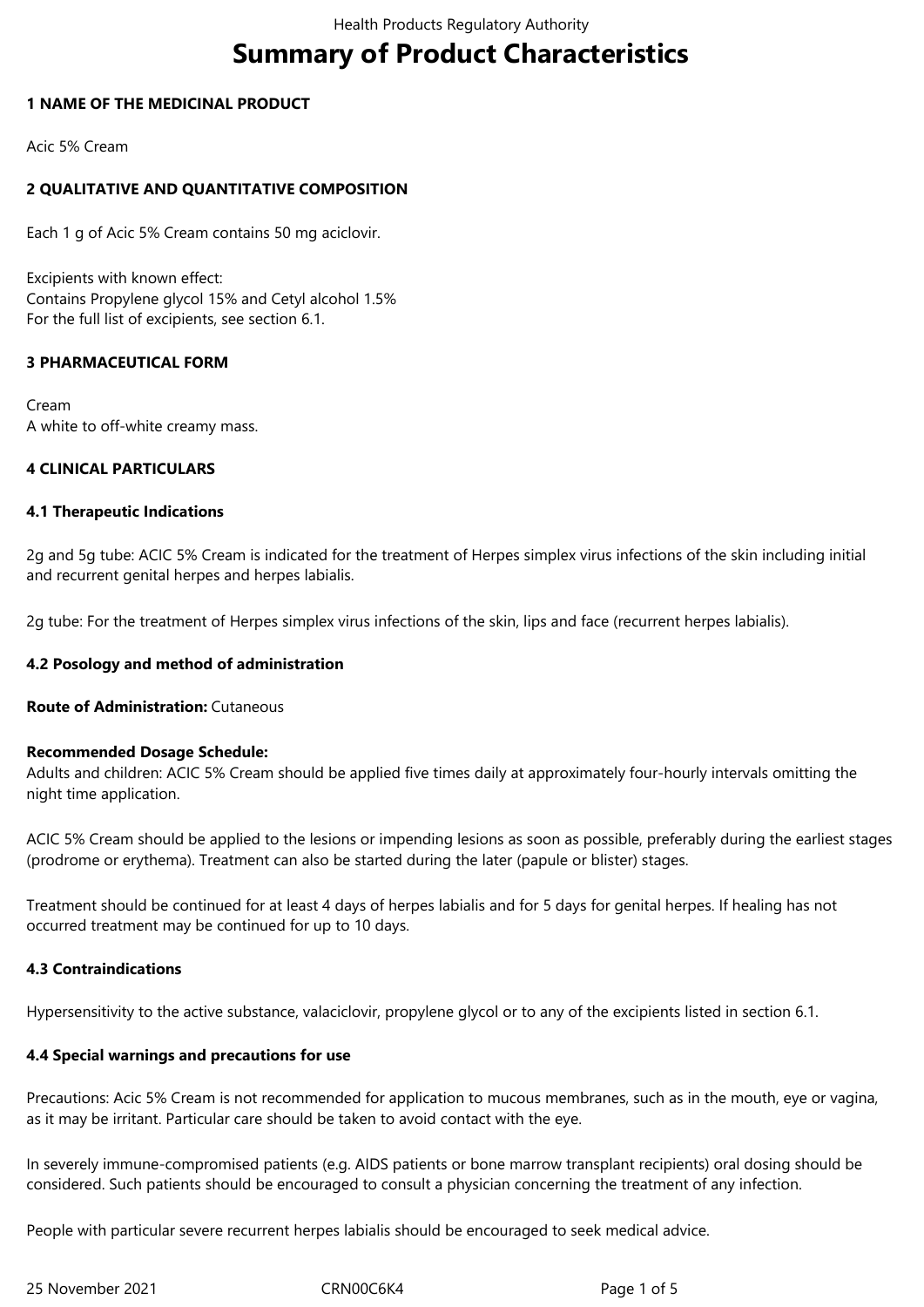# Health Products Regulatory Authority

Cetostearyl alcohol may cause local skin reactions (e.g. contact dermatitis).

Propylene glycol may cause skin irritation.

# **4.5 Interaction with other medicinal products and other forms of interactions**

No clinically significant interactions have been identified.

# **4.6 Fertility, pregnancy and lactation**

Fertility See section 5.3

Pregnancy

The use of Acic 5% Cream should be considered only when the potential benefits outweigh the possibility of unknown risks. However the systemic exposure to aciclovir from topical application of aciclovir cream is very low.

A post-marketing aciclovir pregnancy registry has documented pregnancy outcomes in women exposed to any formulation of aciclovir. The registry findings have not shown an increase in the number of birth defects amongst aciclovir exposed subjects compared with the general population, and any birth defects showed no uniqueness or consistent pattern to suggest a common cause.

Systemic administration of aciclovir in internationally accepted standard tests did not produce embryotoxic or teratogenic effects in rabbits, rats or mice.

In a non-standard test in rats, foetal abnormalities were observed but only following such high subcutaneous doses that maternal toxicity was produced. The clinical relevance of these findings is uncertain.

Lactation:

Limited human data show that the drug does pass into breast milk following systemic administration. However, the dosage received by a nursing infant following maternal use of aciclovir cream would be insignificant.

# **4.7 Effects on ability to drive and use machines**

Not applicable.

# **4.8 Undesirable effects**

The following convention has been used for the classification of undesirable effects in terms of frequency: very common  $\ge$ 1/10, common ≥ 1/100 and < 1/10, uncommon ≥ 1/1000 and < 1/100, rare ≥ 1/10,000 and < 1/1000, very rare < 1/10,000

# *Skin and subcutaneous tissue disorders*

## **Uncommon**

- § Transient burning or stinging following application of Acic 5% cream
- § Mild drying or flaking of the skin
- § Itching

# **Rare**

- § Erythema
- § Contact dermatitis following application. Where sensitivity tests have been conducted, the reactive substances have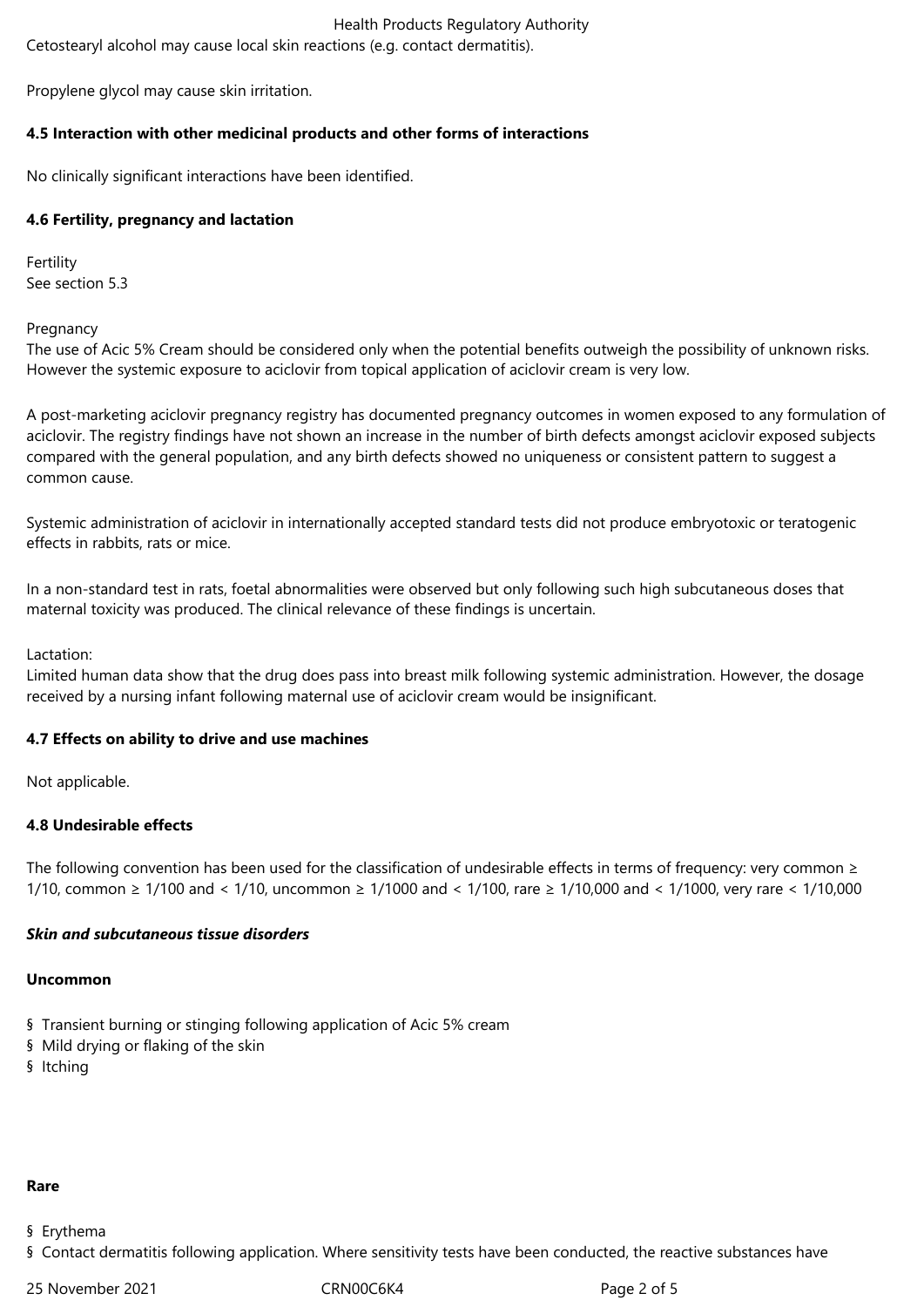*Immune system disorders*

#### **Very rare**

§ Immediate hypersensitivity reactions including angioedema and urticaria.

## Reporting of suspected adverse reactions

Reporting suspected adverse reactions after authorisation of the medicinal product is important. It allows continued monitoring of the benefit/risk balance of the medicinal product. Healthcare professionals are asked to report any suspected adverse reactions via HPRA Pharmacovigilance, Earlsfort Terrace, IRL - Dublin 2; Tel: +353 1 6764971; Fax: +353 1 6762517. Website: www.hpra.ie; E-mail: medsafety@hpra.ie.

#### **4.9 Overdose**

No unto[ward effects w](http://www.hpra.ie/)ould b[e expected if the ent](mailto:medsafety@hpra.ie)ire contents of a 10g tube of aciclovir cream containing 500 mg of aciclovir were ingested orally.

## **5 PHARMACOLOGICAL PROPERTIES**

#### **5.1 Pharmacodynamic properties**

ATC Code: D06BB03: Antibiotics and chemotherapeutics for dermatological use. Antivirals

Aciclovir is an antiviral agent which is highly active in vitro against Herpes simplex virus (HSV) types I and II and Varicella zoster virus. Toxicity to mammalian host cells is low.

Aciclovir is phosphorylated after entry into herpes infected cells to the active compound aciclovir triphosphate. The first step in this process is dependent on the presence of the HSV-coded thymidine kinase.

Aciclovir triphosphate acts as an inhibitor of and substrate for the herpes specified DNA polymerase preventing further viral DNA synthesis without affecting normal cellular processes.

#### **5.2 Pharmacokinetic properties**

Pharmacology studies have shown only minimal systemic absorption of aciclovir following repeated topical administration of acyclovir cream.

#### **5.3 Preclinical safety data**

#### **Fertility**

There is no information on the effect of aciclovir oral formulations or i.v. for infusion on human female fertility. In a study of 20 male patients with normal sperm count, oral aciclovir administered at doses of up to 1g per day for up to six months has been shown to have no clinically significant effect on sperm count, motility or morphology.

## **Teratogenicity**

Systemic administration of aciclovir in internationally accepted standard tests did not produce embryotoxic or teratogenic effects in rabbits, rats or mice. In a non-standard test in rats, foetal abnormalities were observed but only following such high subcutaneous doses that maternal toxicity was produced.

The clinical relevance of these findings is uncertain

## **NON-CLINICAL INFORMATION**

25 November 2021 CRN00C6K4 Page 3 of 5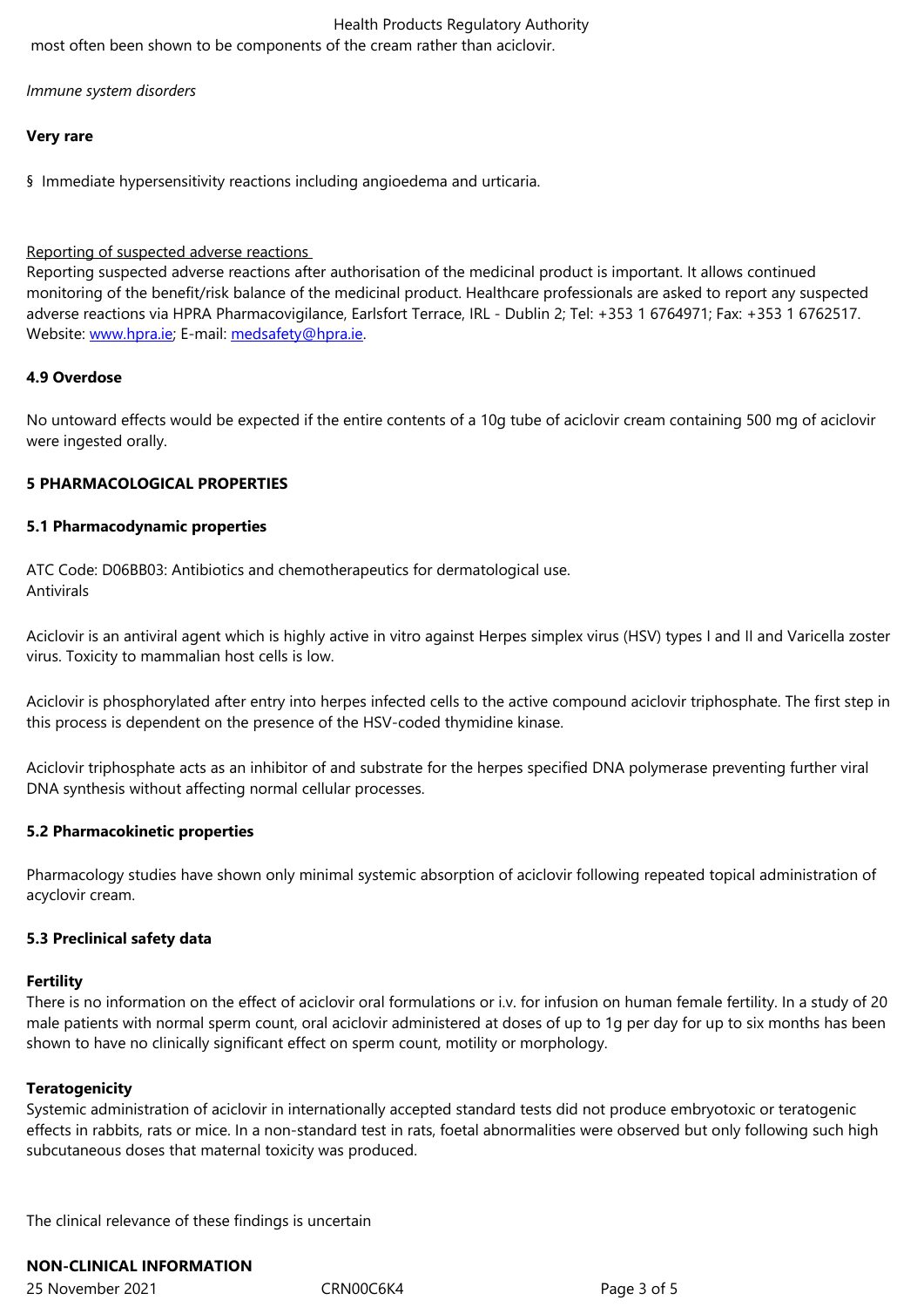# **Mutagenicity**

The results of a wide range of mutagenicity tests *in-vitro* and *in-vivo* indicate that aciclovir is unlikely to pose a genetic risk to man.

# **Carcinogenicity**

Aciclovir was not found to be carcinogenic in long term studies in the rat and the mouse.

# **Fertility**

Largely reversible adverse effects on spermatogenesis in association with overall toxicity in rats and dogs have been reported only at doses of acyclovir greatly in excess of those employed therapeutically. Two generation studies in mice did not reveal any effect of (orally administered) acyclovir on fertility.

# **6 PHARMACEUTICAL PARTICULARS**

# **6.1 List of excipients**

Stearoyl macrogolglycerides Dimeticone 350 Cetyl Alcohol White Soft Paraffin Liquid Paraffin Propylene Glycol Purified Water

# **6.2 Incompatibilities**

Not applicable.

## **6.3 Shelf life**

36 months

## **6.4 Special precautions for storage**

Do not store above 25°C. Do not refrigerate. Store in the original package.

## **6.5 Nature and contents of container**

Acic 5% Cream is packed in tubes of 2 g and 5 g internally lacquered aluminium tubes with polyethylene caps. Not all pack sizes may be marketed.

# **6.6 Special precautions for disposal of a used medicinal product or waste materials derived from such medicinal product and other handling of the product**

Dilution: Acic 5% Cream should not be diluted or used as a base for incorporation of other medicaments.

## **7 MARKETING AUTHORISATION HOLDER**

Rowex Ltd Newtown Bantry Co. Cork Ireland